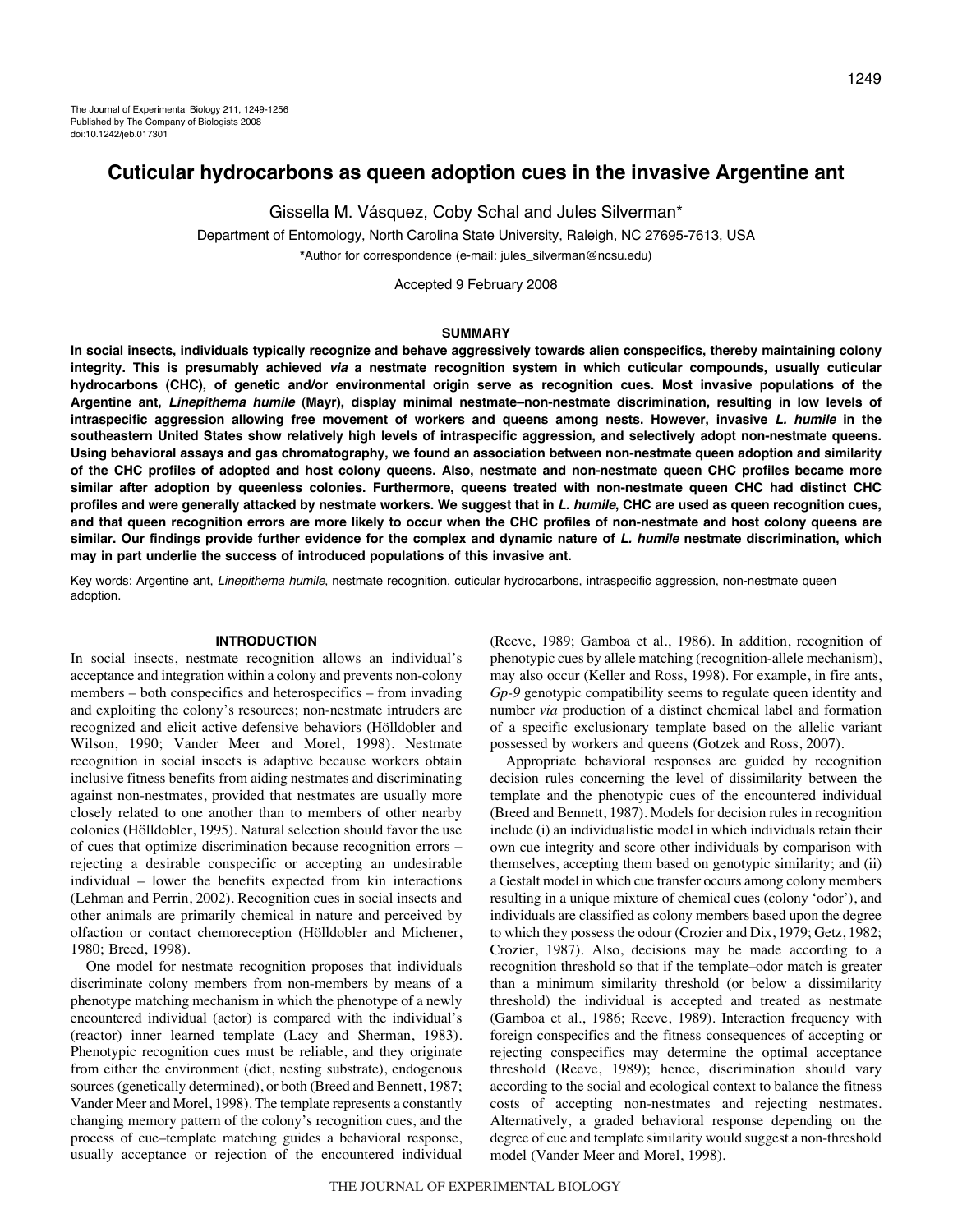#### 1250 G. M. Vásquez, C. Schal and J. Silverman

In social insect species with large colonies, queens and workers seem to be labeled by a more or less homogenous recognition odor, or colony gestalt label, where each colony member bears a mixture of cues representative of the variation among members of the colony (Stuart, 1988; Errard and Jallon, 1987). This gestalt label is expected to prevail in polygynous ant species, although extreme polygyny may limit the creation of unique labels, thereby reducing intercolony variation. In addition, the presence of multiple nests within a colony (polydomy) can potentially increase within-colony cue diversity leading to a broader template, which may explain the reduced aggression toward alien conspecific workers observed in polydomous ant colonies (van Wilgenburg et al., 2006). The lack of distinct intrinsic colony odors and a broader recognition template may facilitate the formation of unicolonial populations in which colony boundaries are weak or absent, although some odor differences arising from extrinsic factors (e.g. the microenvironment) may still exist (Hölldobler and Wilson, 1990).

Although various volatile and nonvolatile compounds have been demonstrated as nestmate recognition cues, most frequently, longchain cuticular hydrocarbons (CHC) have been shown to serve this role in ants (e.g. Lahav et al., 1999; Thomas et al., 1999; Boulay et al., 2000; Liang and Silverman, 2000; Ozaki et al., 2005; Greene and Gordon, 2007), wasps (e.g. Gamboa et al., 1996; Dani et al., 2001; Ruther et al., 2002), and termites (e.g. Clèment and Bagnères, 1998). The sensory mechanism for detection of CHC in social insects is unclear, however peripheral recognition of specific CHC blends (i.e. nestmate *versus* non-nestmate) by specialized antenna sensillae may be achieved by desensitization of gustatory receptor neurons to nestmate CHC blends (Ozaki et al., 2005).

Introduced populations of the Argentine ant *Linepithema humile* (Mayr), are highly polygynous, polydomous and unicolonial (Newell and Barber, 1913; Hölldobler and Wilson, 1990; Suarez et al., 1999), and exhibit pronounced variation in intraspecific aggression (Tsutsui et al., 2000; Suarez et al., 2002; Giraud et al., 2002; Buczkowski et al., 2004). These populations are, therefore, ideal models to examine nestmate discrimination, and the effects of genetic similarity and social and ecological context on behavioral thresholds (Buczkowski and Silverman, 2005). Nestmate recognition in this widespread invasive species is mediated by endogenous and exogenous CHC (Suarez et al., 2002; Liang and Silverman, 2000), and because the contribution of environmentally derived cues to nestmate recognition varies among introduced populations, it appears that phenology and genotypic diversity affect the expression and perception of components of the *L. humile* recognition system (Buczkowski and Silverman, 2006). Therefore, examining variation in Argentine ant recognition cue diversity and recognition threshold modulation may further our understanding of recognition cue ontogeny, perception and action thresholds.

We have recently demonstrated that unrelated *L. humile* colonies from the southeastern United States selectively adopt foreign queens and fuse (Vásquez and Silverman, 2008a; Vásquez and Silverman, 2008b), thereby potentially altering colony genetic composition and 'eroding' non-nestmate discrimination. In unicolonial *L. humile* populations that exhibit low variation in genetic-based recognition cues, non-nestmates may be accepted if the template–cue dissimilarity is below a rejection threshold (Starks, 2003). Likewise, in more genetically diverse populations, colonies with higher levels of genetic-based recognition cue similarity may accept nonnestmates if the template–cue match is below a dissimilarity threshold.

In this study, we investigated a possible mechanism underlying *L. humile* non-nestmate queen acceptance by comparing queen CHC profiles among colonies and examining the relationship between queen CHC profile similarities and queen adoption rates in queenless and queenright host colonies. We hypothesized that queen CHC similarities are correlated with, and probably guide, behavioral interactions between queens and recipient workers. We thus expected that the CHC profiles of adopted non-nestmate queens would be more similar to host colony queens than the CHC profiles of nonadopted queens. In addition, we examined the chemical profiles of adopted queens to determine whether queens acquired non-nestmate CHC as a means of colony integration. In *L. humile*, workers treated with prey-derived hydrocarbons elicit nestmate worker aggression (Liang and Silverman, 2000) as do cotton balls dosed with extracted nestmate CHC that are supplemented with *n*-alkanes (Greene and Gordon, 2007). Nevertheless, the effect of supplementing the CHC profiles of live ants with non-nestmate CHC on worker aggression has yet to be tested. To determine if queen CHC also modulate worker aggression and serve as nestmate queen recognition cues, we applied purified non-nestmate CHC of queens that were consistently attacked to live queens, recorded nestmate worker behavior, and analyzed treated queen CHC. We expected that application of naturally occurring non-nestmate queen CHC onto queens would also elicit worker aggression.

### **MATERIALS AND METHODS Experimental colonies**

We used colonies of Argentine ants *Linepithema humile* (Mayr), collected from four sites in the southeastern USA: Chapel Hill (CHH), Research Triangle Park (RTP) and Winston-Salem (FOR) in North Carolina and Greenville (COC) in South Carolina. Distances between collection sites ranged from 27 km (CHH–RTP) to 392 km (RTP–COC). Ants collected from these sites were genetically differentiated, based on seven microsatellite markers, with colony pairs sharing different levels of genetic similarity ranging from 30.3% (CHH–COC) to 72.4% (CHH–FOR) alleles shared (Vásquez and Silverman, 2008a). All colonies were maintained in soil-free, Fluon<sup>TM</sup>-coated trays ( $40\times55\times8$  cm; AGC Chemicals American Inc., Bayonne, NJ, USA). Nests were plastic Petri dishes (9 cm diameter) filled with moist grooved Castone® (Dentsply International Inc., York, PA, USA) dental plaster. Colonies were provided 25% sucrose solution, artificial diet (Bhatkar and Whitcomb, 1970) *ad libitum*, hard-boiled egg once a week and a water source. All colonies were maintained at 25±1°C and 50±15% relative humidity, on a 12 h:12 h light:dark cycle. Source colonies from each of the four locations containing ants not used to set-up the experimental colonies were also maintained as described above.

## **Non-nestmate queen adoption assay and sampling of queen cuticular hydrocarbons**

A non-nestmate Argentine ant queen was introduced into either queenless or queenright CHH, COC, FOR and RTP experimental colonies, and worker behavior towards the introduced queen was recorded for 24 h (Vásquez and Silverman, 2008a). We established a total of 12 experimental colonies with ants collected at each of the four locations in 2003; for each location there were three colonies each with a different queen number (zero, one or six queens), 100 pieces of brood, and  $\sim$ 3000 workers (1 g). Six queens from each of the four source colonies were marked with a water-based paint for identification, introduced individually into each queenless and queenright (single and six-queen) experimental colony, and left in place for 24 h. The response of the host workers toward the intruder queen was scored as 0 (no aggressive response), 1 (physical attack)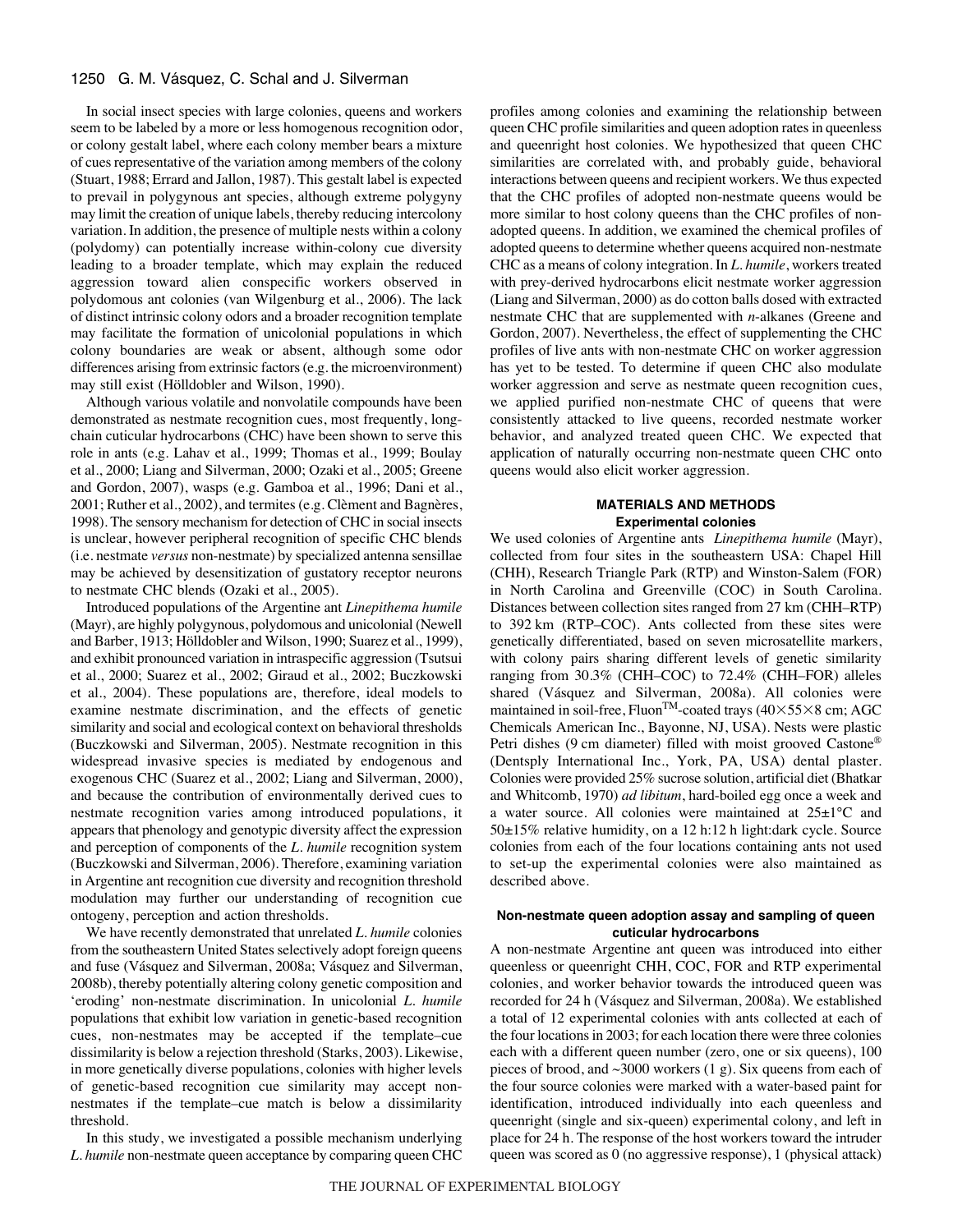or 2 (intruder killed). Adoption was regarded as having occurred if after 24 h, intruder queens were found in the nest being tended by workers (response scored as 0). Data were analyzed as the average recipient colony response score and as the percentage of queens adopted. The adoption assay was replicated twice across time, and a total of 144 queens per source colony were tested in all six colony–pair combinations.

We collected 10 queens from each of the source colonies used in this assay for CHC analysis. Queens were placed individually in glass vials and stored at –20°C until extraction, purification and analysis of cuticular lipids as described below. Queen CHC profiles were compared (see below) to determine queen CHC similarities between colonies, and to relate similarities of queen CHC to worker behavioral response and percentage queen adoption at 24 h.

To examine CHC profiles of queens before and after adoption, we developed, validated and employed a non-destructive CHC sampling method. A hexane-extracted air-dried cotton ball (2 mm diameter) held by a pair of hexane-rinsed forceps was gently stroked against a queen's abdomen for 3 min then stored in a glass vial at –20°C. We individually sampled nine queens per colony from the CHH, COC, FOR and RTP colony fragments collected in 2004. CHC profiles of queens sampled using the non-destructive method were compared with those of the 40 solvent-extracted source queens from the 24 h adoption assay.

We then introduced individual COC and CHH queens into queenless and multiple queen FOR and RTP colonies. These queen/recipient colony combinations (COC/FOR and CHH/RTP) were selected based on the high adoption rates observed in the previous adoption experiment. Three queenless and three multiplequeen (six queens) experimental colonies were established from FOR and RTP ants collected in 2004, each with 100 pieces of brood, and ~3000 workers. Recipient colony response was recorded as previously described, and queens surviving after 24 h were left in place for 2 weeks. Nestmate queen introductions (FOR and RTP) were also performed. The assay was replicated four times. We used the non-destructive CHC sampling method to examine CHC profiles of nestmate and non-nestmate queens before and after adoption. We sampled all queens tested  $(96)$  24 h prior to introduction, and all queens adopted by queenless colonies (42) 2 weeks after introduction. Because non-nestmate queen adoption rates in queenright colonies were low, the few samples collected were not included in the analysis. CHC profiles of adopted COC and CHH queens were compared before and after introduction with those of FOR and RTP queens adopted by their nestmate colonies, respectively, to determine if changes in CHC occurred after adoption.

## **Application of non-nestmate queen cuticular hydrocarbons to queens: effects on nestmate worker aggression**

To test if CHC are used as cues in *L. humile* nestmate queen recognition we compared worker aggressive behavior towards nestmate queens treated with purified nestmate and non-nestmate queen CHC. We selected the FOR queen/RTP recipient colony combination based on the consistent rejection of FOR queens by RTP recipient colonies. Three multiple-queen experimental colonies (same brood and worker size as in queen adoption assay colonies) were established from RTP source colonies collected in 2005. RTP queens were treated with purified CHC extracts of FOR or RTP queens, or with hexane as control. Purified CHC from six queens (cuticular lipid extraction and CHC isolation procedures detailed below) were resuspended in  $100 \mu l$  hexane, applied to the inside surface of a  $12\times32$  mm glass vial, and the solvent allowed to evaporate. Three vials were coated per treatment and each vial was used to treat three individual queens. Each queen was anesthetized by brief exposure to  $CO<sub>2</sub>$ , placed individually in a treated vial, rotated gently for 3 min, allowed 15–30 s to recover and then introduced to one of three RTP multiple queen experimental colonies. Each colony received a total of three queens per treatment. Worker behavior was scored as non-aggressive (antennation, queen moving into nest without being attacked) or aggressive (biting, pulling, lunging, gaster flexion) during a 3 min period by an observer blinded to the type of treatment applied to queens and unfamiliar with the hypothesis being tested. All tested queens were killed by freezing (–20°C). CHC profiles of all queens were compared to determine if they differed between treatments, and between attacked and nonattacked queens.

## **Extraction, isolation and chemical analysis of cuticular hydrocarbons**

Nonpolar cuticular lipids of thawed queens and cotton samples collected in all behavioral assays were extracted by immersion in 1 ml hexane for 10 min, followed by a brief second rinse in 100  $\mu$ l hexane. Samples were lightly shaken for the first and last 15–20 s of the immersion period. The solvent was removed under a gentle stream of high purity  $N_2$ , the vial rinsed twice, each with 100  $\mu$ l hexane, and the concentrated extract  $(200 \mu l)$  was applied to a hexane-prewetted Pasteur pipette mini-column filled with 500 mg of silica gel (100–200 mesh). The hydrocarbon fraction was eluted with 6 ml hexane and the solvent was evaporated with  $N_2$ . Capillary gas chromatography (GC) was carried out using a Hewlett-Packard (Rockeville, MD, USA) HP5890 gas chromatograph equipped with a DB-XLB column (30 m $\times$  $0.25~\text{mm} \times 0.25~\text{\mu m}$  film thickness) for analyses of CHC of source queens from the 24 h queen adoption assay, and a DB-5 (30 m $\times$ 0.25 mm $\times$ 0.5  $\mu$ m) for analyses of CHC of cotton samples taken in the 2-week queen adoption assay and of queens treated with non-nestmate and nestmate CHC. The change in columns was based on column availability and the two columns gave identical results for split samples (data not shown). Extracts were introduced into a split-splitless injector operated at 300°C in splitless mode (2 min purge) and with a helium carrier gas average linear velocity of 30 cm s<sup>-1</sup>. The oven temperature was held at 80 $^{\circ}$ C for 2 min, increased to 270°C at a rate of 20°C min<sup>-1</sup>, then to 310°C at  $3^{\circ}$ C min<sup>-1</sup> and held at 310°C for 20 min. The flame-ionization detector was operated at 310°C with nitrogen make-up gas at 30 ml min<sup>-1</sup>. Whole queen extracts were resuspended in 20  $\mu$ l hexane, and  $0.5 \mu$ l (0.025 queen equivalents) was injected. Cotton sample extracts were resuspended in 4  $\mu$ l of octane and 2  $\mu$ l (0.5) queen equivalents) were injected by an automatic injector. Quantitative data were obtained by integrating the area under each peak and calculating its percentage of the total CHC; only peaks with a mean percentage area across all colonies of 1% or higher were used for data analysis. All selected peak areas were standardized to 100%. The identity of discriminating peaks was determined by matching *L. humile* n-alkanes with external hydrocarbon standards (n-C23 – n-C36) and diagnostic peaks were confirmed by GC-MS with those from previous studies (Liang et al., 2001; de Biseau et al., 2004). GC-MS analyses of queen cuticular hydrocarbons were performed on a HP6890 GC equipped with a HP-5MS column  $(30 \text{ m} \times 0.25 \text{ mm} \times 0.25 \text{ mm}$  film thickness), and connected to a HP5973A mass selective detector. The injector was operated at 300°C in splitless mode with a helium carrier gas average linear velocity of 45 cm  $s^{-1}$  (2 min purge). Data were recorded in electron ionization scan mode  $(25-550 \text{ m/z})$ .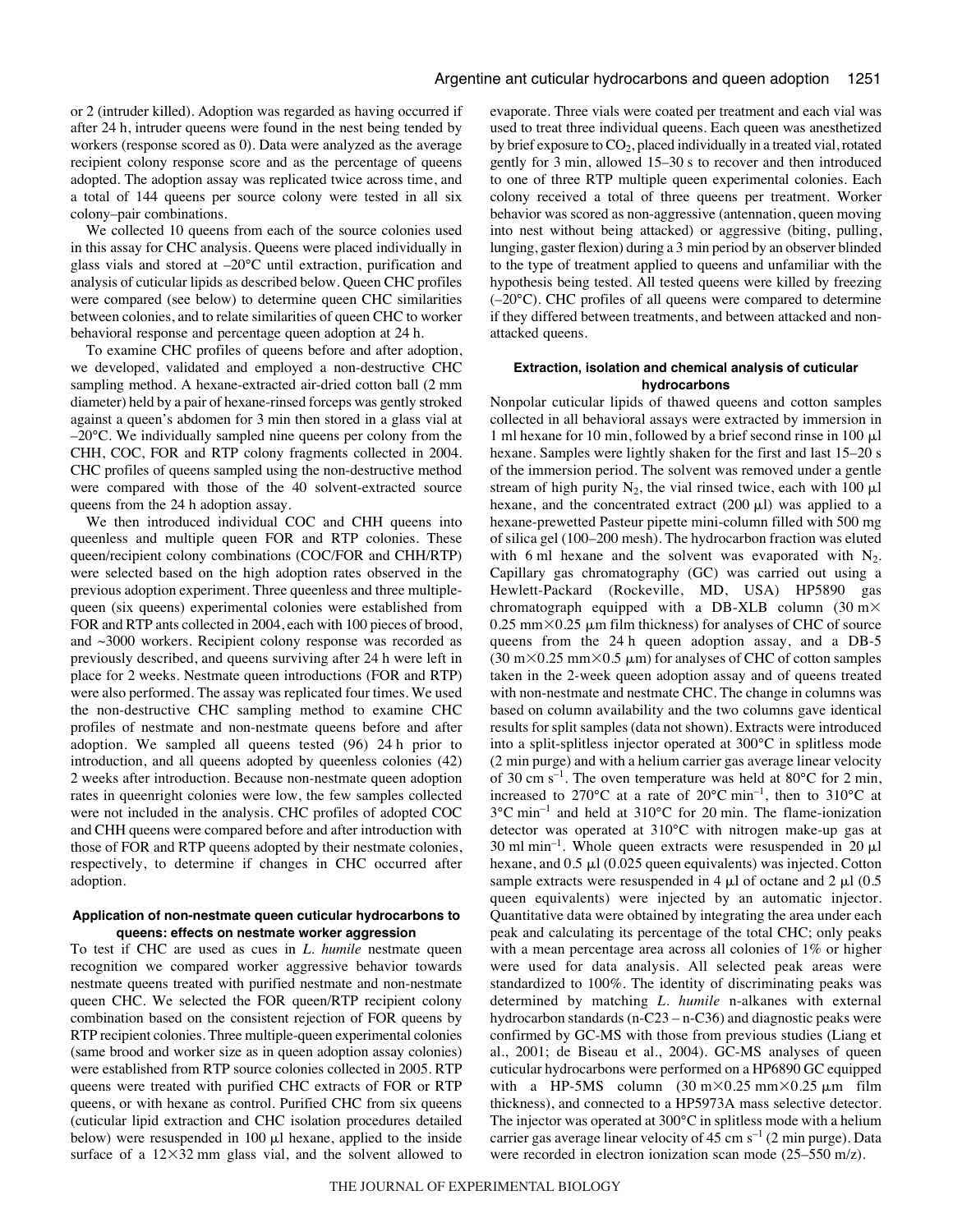#### 1252 G. M. Vásquez, C. Schal and J. Silverman

#### **Statistical analyses**

Data analyses were performed using SAS 9.1 statistical software (SAS, 2004). Standardized selected peak areas were transformed following Aitchison's formula:  $Z_{ij}$ =ln[*Y*<sub>i</sub>/*g*(*Y*<sub>j</sub>)], where  $Z_{ij}$  is the standardized peak area  $i$ , for individual  $j$ ,  $Y_{ij}$  is the peak area  $i$  for individual *j*, and  $g(Y_i)$  is the geometric mean of all peaks for individual *j*. We performed a multivariate analysis of variance (MANOVA) and tested the homogeneity of variance of these transformed variables with Brown and Forsythe's test (Brown and Forsythe, 1974) using PROC GLM. We performed a stepwise discriminant analysis (stepwise DA) on transformed variables that met the assumptions of homogeneity of variance in MANOVA using PROC STEPDISC followed by DA on the selected peaks using PROC CANDISC to determine whether the predefined groups (colonies or treatments) could be discriminated on the basis of their chemical profiles. Pairwise generalized square distances between groups and classification error rates were calculated using PROC DISCRIM. Distances between group means (centroids) were used as an estimate of the degree of CHC differentiation between colonies or treatments.

Correlations between queen CHC similarities and recipient colony response and percentage non-nestmate queen adoption were performed using Pearson correlation coefficients (Pearson's *r*).

#### **RESULTS**

## **Non-nestmate queen adoption assay and queen cuticular hydrocarbon profiles**

Queen cuticular hydrocarbon profile differentiation among colonies

Queens from source colonies used in the 24 h queen adoption assay were distinguished based on 24 transformed peaks that differed among groups according to MANOVA with function 1 and function 2 explaining 81.0% and 11.2% of the total variation in the analysis (Wilks' λ=0.0004, *F*=7.73, d.f.=69, 42.7, *P*<0.0001). The stepwise DA selected 12 variables that clustered all queens according to their colony of origin (Wilks'  $\lambda$ =0.0027 0.01, *F*=13.11, d.f.=36, 74.6, *P*<0.0001) with function 1 (86.1% of variation) separating CHH and RTP from both COC and FOR, and function 2 (9.5%) further separating CHH from RTP and COC from FOR (Fig. 1A); and all queens were correctly classified. Discriminating compounds selected in the stepwise DA were identified as *n*-heptacosane (*n*-C27), *n*nonacosane (*n*-C29), 5-methylnonacosane (5-MeC29), 5 methyltriacontane (5-MeC30), 5-methylhentriacontane (5-MeC31), hentriacontene (xC31:1), tritriacontene (xC33:1) and 5methyltetratriacontane 5-MeC34, while four compounds remained unidentified.

As a quantitative estimate of the degree of CHC differentiation between colonies we calculated pairwise generalized square distances between colony means (centroids) on DA canonical variables obtained in the analysis of the 12 transformed peaks identified by stepwise DA (Table 1). These data show that queens from different colonies possess statistically unique CHC profiles of varying degrees of differentiation, and these profiles could mediate worker–queen nestmate recognition.

## Queen adoption in relation to similarities of queen cuticular hydrocarbon profiles

CHC similarities between colonies (distances between colony centroids) were positively correlated with recipient colony response (0=queens adopted, 1=queens attacked, 2=queens killed) in queenless (Pearson's *r*=0.86, *P*=0.0276) and single-queen host colonies (Pearson's *r*=0.90, *P*=0.0154) with non-nestmate queens more likely



Fig. 1. (A) Discriminant analysis of 12 variables (relative proportions of cuticular hydrocarbons) selected by stepwise discriminant analysis for queens from four L. humile colonies (CHH, COC, FOR, RTP) used in the queen adoption assay for which queen cuticular hydrocarbons were extracted with solvent and (B) discriminant analysis of 13 variables selected by stepwise discriminant analysis for queens from the same four L. humile colonies for which queen cuticular hydrocarbons were sampled using a non-destructive method. + marks the centroid of each group.

to be attacked and killed with increasing distances between queen CHC profiles (Fig. 2). By contrast, we found no association between CHC similarities and recipient response in multiple queen colonies (Pearson's *r*=0.66, *P*=0.1504). Also, queen CHC profile similarities between colonies were inversely associated with non-nestmate queen adoption (percent) in queenless (Pearson's *r*=–0.85, *P*=0.0329) and single queen colonies (Pearson's *r*=–0.89, *P*=0.0154), but not in multiple queen colonies (Pearson's  $r=-0.66$ ,  $P=0.1503$ ).

## Non-destructive queen cuticular hydrocarbon sampling versus solvent extraction

Queens sampled using the non-destructive method were distinguished based on 32 transformed variables that differed among

Table 1. Generalized squared distances between colony means (centroids) calculated by discriminant analysis of cuticular hydrocarbons of Linepithema humile queens from source colonies used in the queen adoption assay extracted by solvent or sampled using a non-destructive method

| Colony pair | Solvent extraction<br>(12 variables) | Non-destructive sampling<br>(13 variables) |
|-------------|--------------------------------------|--------------------------------------------|
| CHH-COC     | 129.03                               | 136.47                                     |
| CHH-FOR     | 85.48                                | 68.86                                      |
| CHH-RTP     | 13.23                                | 29.09                                      |
| COC–FOR     | 30.16                                | 69.85                                      |
| COC–RTP     | 155.67                               | 95.56                                      |
| FOR-RTP     | 100.46                               | 70.62                                      |
|             |                                      |                                            |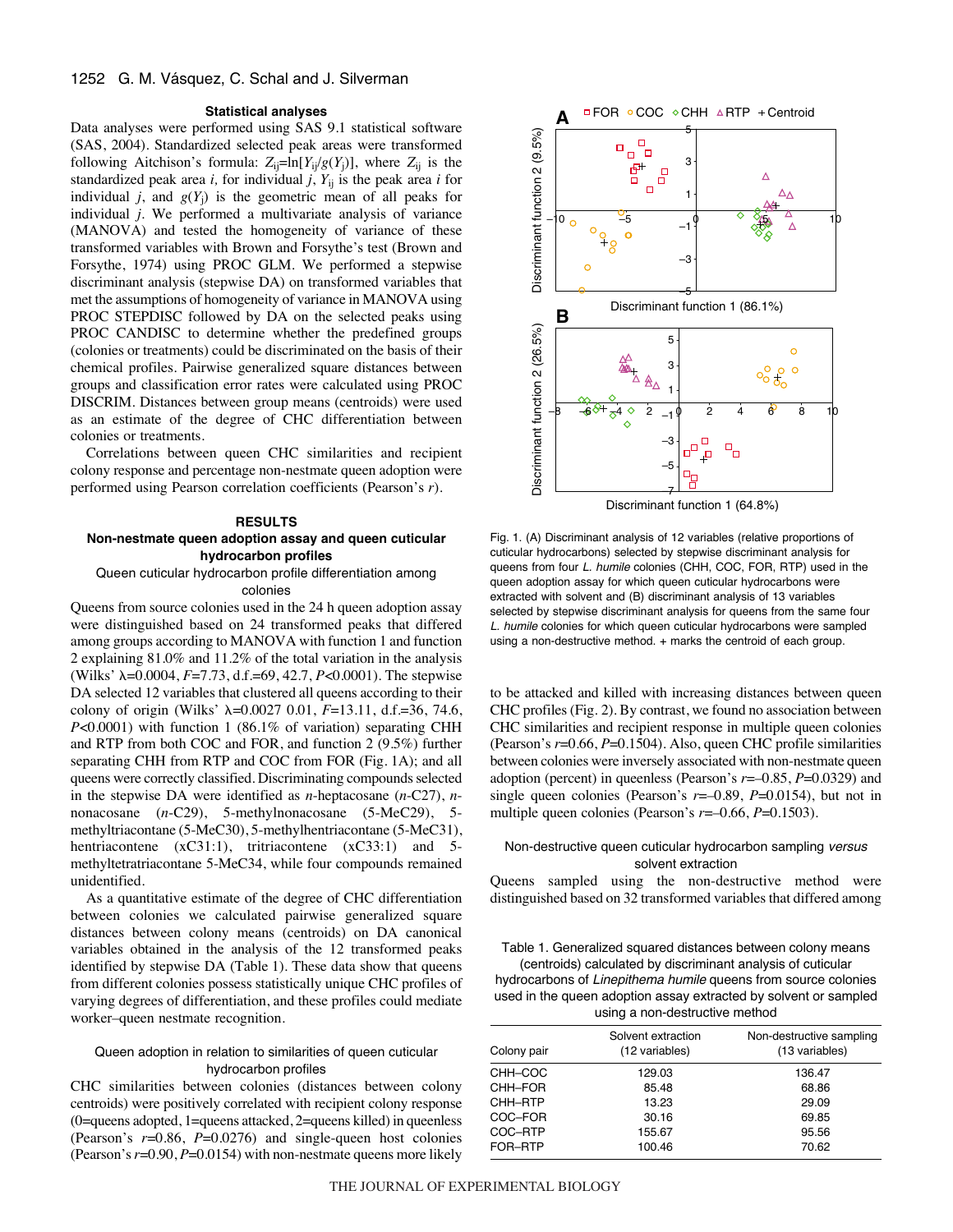

Fig. 2. Relationship between cuticular hydrocarbon profile similarities (generalized square distance between colony centroids) of L. humile queens based on 12 variables and recipient colony response (0=adoption, 1=physical attack, 2=intruder killed) to non-nestmate queens introduced in queenless (diamonds), single queen (squares), and multiple queen (triangles) colonies.

colonies according to MANOVA (Wilks'  $\lambda$ <0.0001,  $F=8.80$ , d.f.=93, 9.9, *P*=0.0004) with function 1 and function 2 explaining 80.4% and 13.9% of the total variation. DA of CHC sampled by the non-destructive method showed that all queens could be distinguished and correctly classified into their colony of origin based on 13 variables selected by stepwise DA (Wilks'  $\lambda$ =0.0012, *F*=13.95, d.f.=39, 62.9, *P*<0.0001), with function 1 (64.8% of variation) separating COC and FOR from CHH and RTP, while function 2 (26.5% of variation) distinguished RTP from CHH and COC from FOR (Fig. 1B). Squared distances between colony means obtained by DA of these 13 discriminating peaks followed the same pattern as with solvent extraction (Table 1), although they were not associated with those obtained for queens from sources used in the 24 h adoption assay and extracted by solvent (Pearson's *r*=0.78, *P*=0.0689). Identified discriminating peaks by stepwise DA included seven compounds selected when hexane-extracted queen CHC were analyzed (*n*-C29, 5-MeC29, 5-MeC30, 5-MeC31, xC31:1, xC33:1, 5-MeC34), and three unidentified compounds. These data show that similar results were obtained with the nondestructive approach and with solvent extraction.

## Changes in queen cuticular hydrocarbon profiles following adoption

FOR and RTP queens sampled 24 h before and 2 weeks after adoption by queenless FOR colonies, and COC and CHH queens sampled 24 h before and 2 weeks after adoption by queenless RTP colonies, were distinguished based on their CHC profiles according to MANOVA performed on 32 variables (Wilks' <0.0001, *F*=2.22, d.f.=217, 121.8, *P*<0.0001). DA on nine variables selected by stepwise DA also showed that queens could be differentiated (Wilks'  $\lambda$ =0.0101, *F*=4.41, d.f.=63, 220.13, *P*<0.0001; Fig. 3). COC and FOR queens could be distinguished based on CHC sampled before adoption, but two COC queens were classified as FOR queens after adoption. FOR queens were classified as a separate group after adoption by their nestmate queenless workers. RTP and CHH queens were differentiated before and after adoption. The distance between centroids for COC queens before and after adoption (3.85) was not greater than for FOR queens before and after adoption (9.87), suggesting that only slight changes in CHC profiles of COC queens were detected. However, after adoption, FOR and COC queens were less dissimilar than before adoption as indicated by a reduction in



Fig. 3. Discriminant analysis of nine variables selected by stepwise discriminant analysis for L. humile queens from four colonies (CHH, COC, FOR, RTP). Cuticular hydrocarbons of queens were sampled 24 h before introduction and 2 weeks after adoption by queenless recipient FOR colonies (COC and FOR queens) and queenless recipient RTP colonies (CHH and RTP queens) using a non-destructive method. + marks the centroid of each group.

the distance between centroids of these two colonies from 22.24 to 8.52, suggesting that queen CHC changes after adoption may have produced more similar profiles. Similarly, the distance between centroids decreased in CHH and RTP queens after adoption (from 40.89 to 17.59). Overall, changes in queen CHC profiles after adoption suggest a reduction in phenotypic cue dissimilarities between colonies. However, a larger sample size and examining a greater number of colonies would be needed to further support this trend.

### **Queens treated with non-nestmate queen cuticular hydrocarbons: chemical profiles and worker aggression**

RTP queens treated with (i) nestmate RTP queen CHC, (ii) nonnestmate FOR queen CHC, or (iii) hexane (control) could be distinguished by DA on four variables (Wilks'  $\lambda$ =0.2277, *F*=5.48, d.f.=8, 40, *P*=0.0001) selected out of 30 variables by stepwise DA, although these groups could not be distinguished according to MANOVA performed on 24 variables (Wilks'  $\lambda$ =0.0007,  $F$ =1.61, d.f.=46, 2, *P*=0.4582). The DA on four variables showed that function 1 (explaining 60.1% of variance) differentiated RTP queens treated with FOR-CHC from queens treated with RTP-CHC and solvent control queens, and function 2 (explaining 39.9% of variance) indicated some differences in the CHC profiles of RTPtreated and solvent control queens (Fig. 4A). The DA correctly classified 85.2% of the individuals. The four discriminating variables were 5-MeC29, 5-methyldotriacontane (5-MeC32), xC33:1 and one unidentified compound.

The proportion of treated RTP queens attacked by RTP workers was higher for queens treated with FOR queen CHC (0.56) than for queens treated with RTP queen CHC (0.22; *t*=2.47, *N*=4, *P*=0.0343) or solvent control (0.22; *t*=2.47, *N*=4, *P*=0.0343). CHC profiles of the solvent-treated queens that were attacked were more similar to the CHC profiles of queens treated with FOR CHC than other solvent-treated queens, whereas profiles of RTP queens treated with RTP CHC that were attacked were less similar to solvent-treated queens (controls) than the treated queens that were not attacked (Fig. 4A). The DA on five variables selected from a total of 31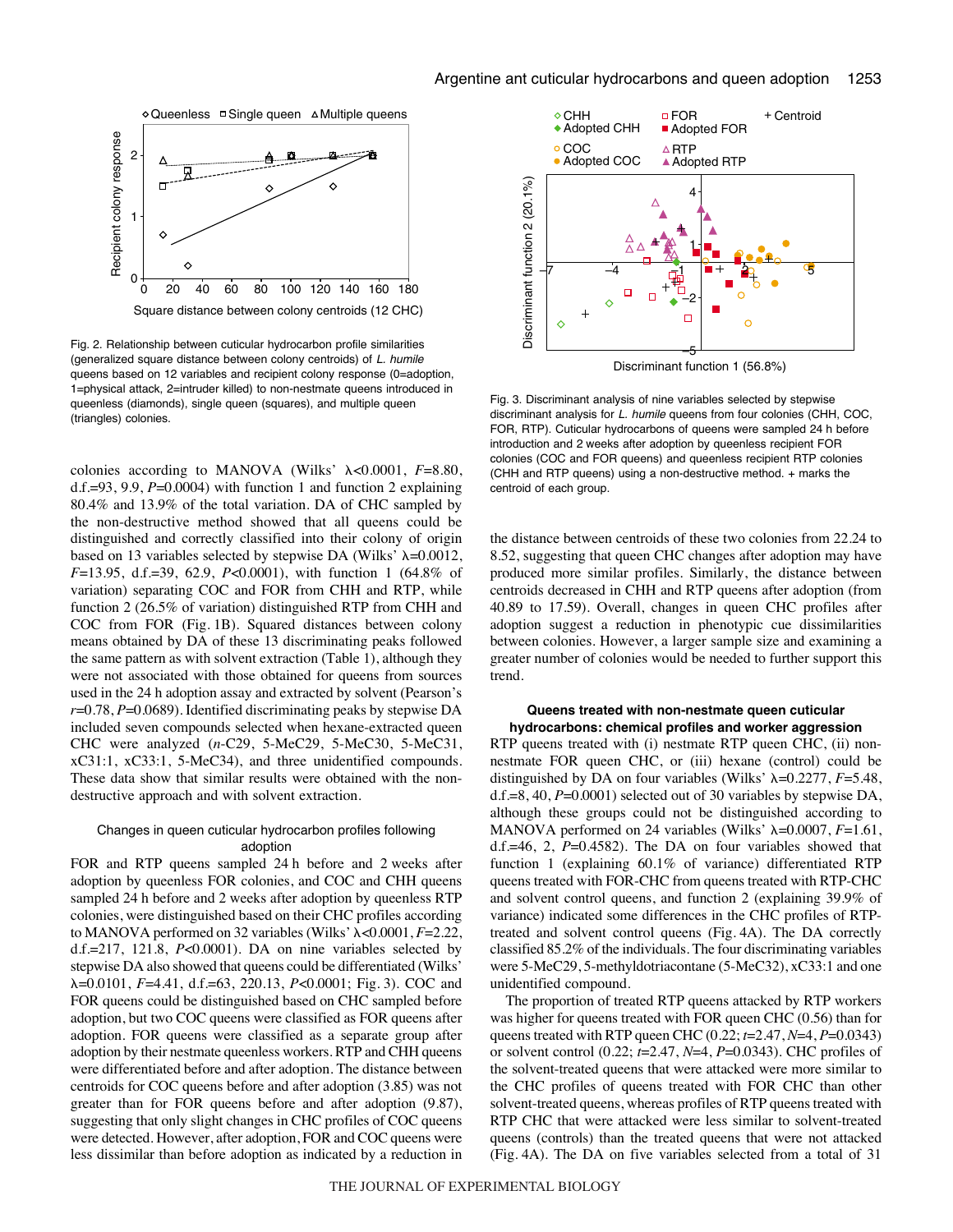

Discriminant function 1 (100%)

Fig. 4. (A). Discriminant analyses of four variables selected by stepwise discriminant analysis for three groups of L. humile queens each treated with nestmate queen hydrocarbons (RTP), non-nestmate queen hydrocarbons (FOR), and hexane (HEX) and (B) discriminant analyses of five variables selected by stepwise discriminant analysis for two groups of treated L. humile queens that were either attacked or not attacked by nestmate workers. + marks the centroid of each group.

variables by stepwise DA distinguished attacked from non-attacked queens (Wilks' λ=0.42, *F*=5.47, d.f.=5, 20, *P*=0.0025) with 100% of the variance explained by function 1 and 84.6% of the queens classified to the correct group (Fig. 4B). These five discriminating peaks were identified as *n*-C27, 5-MeC32, xC33:1 and two unidentified compounds.

#### **DISCUSSION**

We demonstrated that cuticular hydrocarbons mediate *L. humile* queen discrimination by workers based on the following evidence: (1) queens from different colonies can be statistically distinguished by unique CHC profiles; (2) workers accept non-nestmate queens more readily when the queen CHC profiles are similar to those of nestmate queens; (3) the CHC profiles of introduced and recipient colony queens become more similar after queen adoption; and (4) queens treated with non-nestmate queen CHC elicit worker aggression. Previous studies have shown that CHC mediate nestmate–non-nestmate worker discrimination in *L. humile* (Liang and Silverman, 2000; Greene and Gordon, 2007; Torres et al., 2007), however, behavioral and chemical data supporting the role of CHC in queen discrimination have not been previously reported. We propose that over time, adoption of non-nestmate queens may produce changes in colony genotypic composition and in recognition cues among colony members. Moreover, these changes could increase within-colony cue diversity and lead to recognition template

expansion with subsequent reduced aggression towards nonnestmates as suggested for polygynous (Keller and Passera, 1989; Vander Meer and Morel, 1998) and polydomous (van Wilgenburg et al., 2006) ant species. Therefore, non-nestmate queen adoption in *L. humile* could promote lower aggression towards genetically similar colonies, thereby leading to more open colonies.

In queenless and single-queen colonies similarity of the CHC of introduced and resident queens appeared to guide the responses of workers in the resident colony (queens adopted, attacked or killed). Different worker responses to various introduced queens suggests that workers discriminate among queens by matching the cues from newly encountered queens with an internal nestmate queen template, which may persist even in queenless colonies. However, the lack of correlation between worker response towards introduced nonnestmate queens and the degree of CHC profile similarity of introduced and resident queens found in multiple queen colonies, suggests an influence of social context on the acceptance threshold. It is possible that the slight heterogeneity of CHC among multiple queens affects the stringency of the workers' internal template, thus lowering the queen acceptance threshold, or that subsets of workers tend predominantly one or two queens and form a narrow template, thus rejecting new queens. Queen presence does not affect worker aggression toward non-nestmate workers in *L. humile* (Caldera and Holway, 2004); however, queens do affect the aggressive response of workers to non-nestmate queens in this species (Vásquez and Silverman, 2008a). Similarly, queens influence worker aggressive behavior in other ants (Vienne et al., 1998; Provost, 1989; Boulay et al., 2003). Therefore, it is possible that *L. humile* queen pheromones, which influence other aspects of recognition, including aggression towards female sexual larvae (Passera, 1995), may also affect nestmate recognition at different levels. A flexible acceptance threshold may result from differences in recognition context (Reeve, 1989) and fluctuations in the cost of recognition errors (Liebert and Starks, 2004). For example, if a colony's survival is at high risk, a reduction in the cost of accepting foreign conspecifics is expected (Sudd and Franks, 1987). The positive relationship between nonnestmate *L. humile* queen adoption and queen CHC similarity may reflect this cost-benefit trade-off particularly in queenless colonies. Studies on the fitness consequences of non-nestmate queen adoption into queenless colonies should shed light on these colony-level decision processes.

Non-destructive sampling of CHC allowed us not only to detect differences in CHC profiles between colonies, but also revealed slight temporal changes in these patterns. The CHC of adopted queens changed, but contrary to our expectation, the profiles of adopted non-nestmate queens did not change more than those of adopted nestmate queens. The CHC of Argentine ant queens are dynamic, changing quantitatively and qualitatively in relation to queen ovarian activity (de Biseau et al., 2004). Queens have considerable amounts of monomethylalkanes (5-MeC27 to 5- MeC34) and alkenes (C29:1, C31:1, C33:1) (de Biseau et al., 2004), whereas workers do not have these compounds (or have very low amounts) but have dimethylalkanes and trimethylalkanes (diMe- and triMeC33, C35 and C37) as major compounds (Liang et al., 2001). These qualitative differences could result from selective biosynthesis of CHC, with shorter and monomethylalkanes predominantly produced by queens through enzymes that regulate the synthesis of hydrocarbons of different chain length (Blomquist et al., 1998), or by selective transfer of CHC from oenocytes, which produce them, to the cuticle *via* lipophorin (Schal et al., 2003). The distinct CHC profiles of these two castes suggest a limited cue exchange between queens and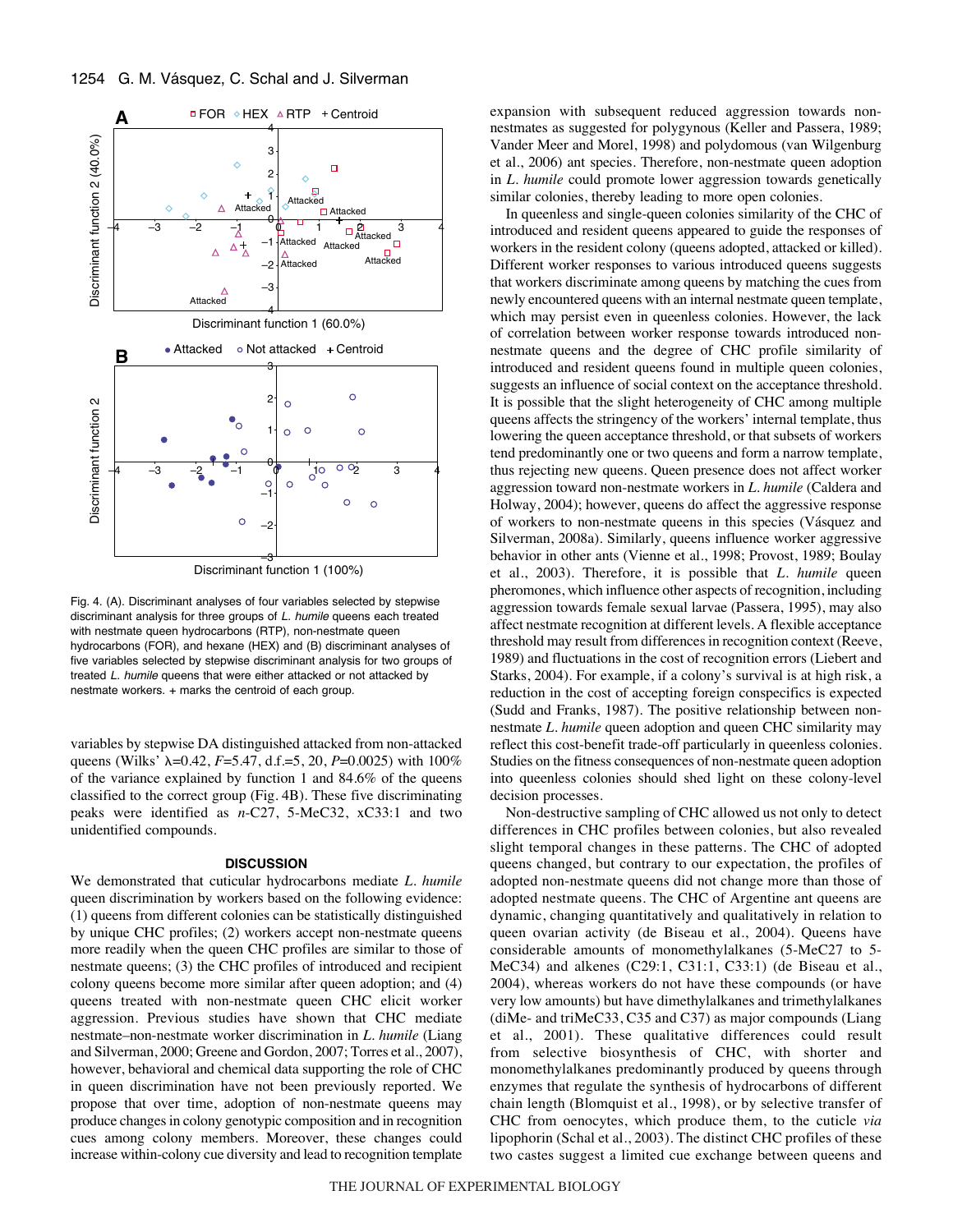workers, and may partially explain the lack of more pronounced CHC changes in adopted non-nestmate queens. Therefore, the subtle profile changes observed in both nestmate and nonnestmate queens adopted by queenless colonies could reflect physiological changes, although we cannot rule out possible acquisition of CHC from host colony workers since queen CHC between colonies were more similar after adoption. Hence, studies examining CHC profiles of non-nestmate queens adopted by queenright colonies may reveal that greater changes in queen recognition cues occur when host colony queens and workers are present.

In our assays, queens acquired queen CHC mechanically from glass surfaces. Similarly, when workers of this species were exposed to large quantities of exogenous CHC they incorporated long-chain CHC (C35-C37) within the range of their intrinsic CHC (Liang and Silverman, 2000). It is not known, however, whether in natural interactions queens or workers would selectively acquire more queen or worker CHC. Transfer of CHC between individuals of the same colony, between mixed species and in dulotic and inquiline species is well documented (Soroker et al., 1994; Howard et al., 1980; Vander Meer and Wojcik, 1982; Kaib et al., 1993). However, it has been suggested that unlike some other ant species in which colony odor is derived from the queen (e.g. Carlin and Hölldobler, 1986) or transferred from worker to queen (Lahav et al., 1998), *L. humile* represents an alternative model for colony odor formation since reproductives and non-reproductives have very different CHC profiles (de Biseau et al., 2004). Therefore, *L. humile* colonies appear to lack a unified colony gestalt odor and instead have two subsets of odors, queen-derived and worker-derived. Thus, minor changes in queen CHC following adoption may reflect these presumed castespecific Gestalt. Similarly, in some other ants, queens appear not to be important contributors to the colony Gestalt and have queenspecific profiles (Boulay et al., 2003; Dahbi and Lenoir 1998; Dietemann et al., 2003). Furthermore, individuals within a polydomous colony can differ in their cue profiles due to incomplete CHC transfer (van Wilgenburg et al., 2006), suggesting not only the presence of subsets of colony odor but also the formation of distinct templates within a colony. However, we cannot rule out the possibility that a colony gestalt odor based on unknown compounds may exist, and that CHC are used exclusively as caste signals and not as colony recognition cues. Studies examining the role of these caste-specific CHC in *L. humile* nestmate recognition would further support our suggested model.

Worker aggression towards nestmate queens treated with nonnestmate queen CHC supports the view that CHC are important cues in nestmate queen recognition. Queens were distinguished based upon their CHC profiles, with most queens that were treated with non-nestmate CHC grouping together. The few queens treated with nestmate CHC or solvent control that were unexpectedly attacked were either more similar to the non-nestmate CHC-treated queens or less similar to the solvent control than other queens in the group, suggesting that the gentle rotation of ants in glass vials could have affected CHC profiles. For example, while some CHC could be acquired from the glass surface, native CHC could also be lost to the glass surface during this treatment procedure. Alternatively, physiological or behavioral variability among queens within a colony might have affected our results. These concerns could be addressed in future experiments by testing queens of known ages, by optimizing the time of exposure to minimize unintended CHC removal, by working with more inert substrates (e.g. silanized glass) or by direct application of precise CHC quantities to queens. Compounds that appear to be associated – at least statistically – with worker behavior in this assay were monomethyl alkanes and alkenes that are either absent or occur in considerably lower quantities in the CHC of workers.

We found that quantitative variation in queen CHC profiles reflects colony identity, and direct manipulation of queen CHC affected aggression behavior in *L. humile* workers. Additionally, our results indicate that not all CHC but only a statistically derived subset of compounds, could mediate queen discrimination; but whether all or only some of the CHC are indeed important in nestmate recognition remains unknown. Interestingly, the subset of hydrocarbons selected by DA in our experiments belong to at least two structural classes, methyl-branched alkanes and *n*-alkenes, suggesting that a mixture of CHC of different structural classes varying in their relative proportions across colonies rather than a few compounds of a single structural class may be used as nestmate recognition cues. Our results further support the view that colony membership in *L. humile* is conveyed by a mixture of structural classes as suggested by the finding that a mixture of *n*-alkanes supplementing nestmate worker CHC profiles elicited high aggression levels whereas no aggressive response was elicited when the mixture of *n*-alkanes was presented alone (Greene and Gordon, 2007). The role of specific compounds or chemical classes as nestmate recognition cues seems to differ considerably among social insects. For example, methyl-branched alkanes, *n*-alkanes and an alkene and *n*-alkane mixture have been shown to be important colony recognition cues in wasps (Dani et al., 1996; Gamboa et al., 1996), whereas in ants, methyl-branched CHC (mono- and dimethylalkanes and monomethylalkenes) are more colony-specific than *n*-alkanes (Bonavita-Cougourdan et al., 1987; Provost et al., 1992; Astruc et al., 2001; Lucas et al., 2004), although dimethylalkanes seem not to be important in nestmate recognition in *Cataglyphis* species (Dahbi et al., 1996). We cannot rule out that additional recognition-active compounds other than those that seem to be linked to colony chemical profile specificity may also be important. Therefore, chemical supplementation studies testing these presumably important CHC structural classes or the compounds individually or in mixtures, and at different concentrations, could corroborate our findings.

Our combined behavioral and chemical data shed light on the dynamics and complexity of nestmate recognition in *L. humile* and suggest that interspecific variation in CHC and its perception may have colony-level consequences, e.g. the formation of more open colonies. Further investigation on recognition processes in this and other invasive ant species would enhance our understanding of the factors responsible for changes in their social organization and ecological success.

We thank E. Vargo and W. Watson for helpful comments on the manuscript. We also thank C. Brownie for statistical advice; and A. Carper, K. Donohue, P. Labadie, J. Leonard, F. J. Richard and E. Youngsteadt for technical assistance. This study was supported by the Blanton J. Whitmire Endowment at North Carolina State University and the David R. Nimocks fellowship (G.V.).

#### **REFERENCES**

- **Astruc, C., Malosse, C. and Errard, C.** (2001). Lack of intraspecific aggression in the ant Tetramorium bicarinatum: a chemical hypothesis. J. Chem. Ecol. **27**, 1229- 1248.
- **Bhatkar, A. and Whitcomb, W. H.** (1970). Artificial diet for rearing various species of ants. Florida Entomol. **53**, 229-232.
- **Blomquist, G. J., Tillman, J. A., Mpuru, S. and Seybold, S. J.** (1998). The cuticle and cuticular hydrocarbons of insects: structure, function, and biochemistry. In Pheromone Communication in Social Insects: Ants, Wasps, Bees, and Termites (ed. R. K. Vander Meer, M. D. Breed, K. E. Espelie and M. L. Winston), pp. 34-54. Boulder, CO: Westview Press.
- **Bonavita-Cougourdan, A., Clement, J. L. and Lange, C.** (1987). Nestmate recognition: the role of cuticular hydrocarbons in the ant Camponotus vagus Scop. J. Entomol. Sci. **2**, 1-10.